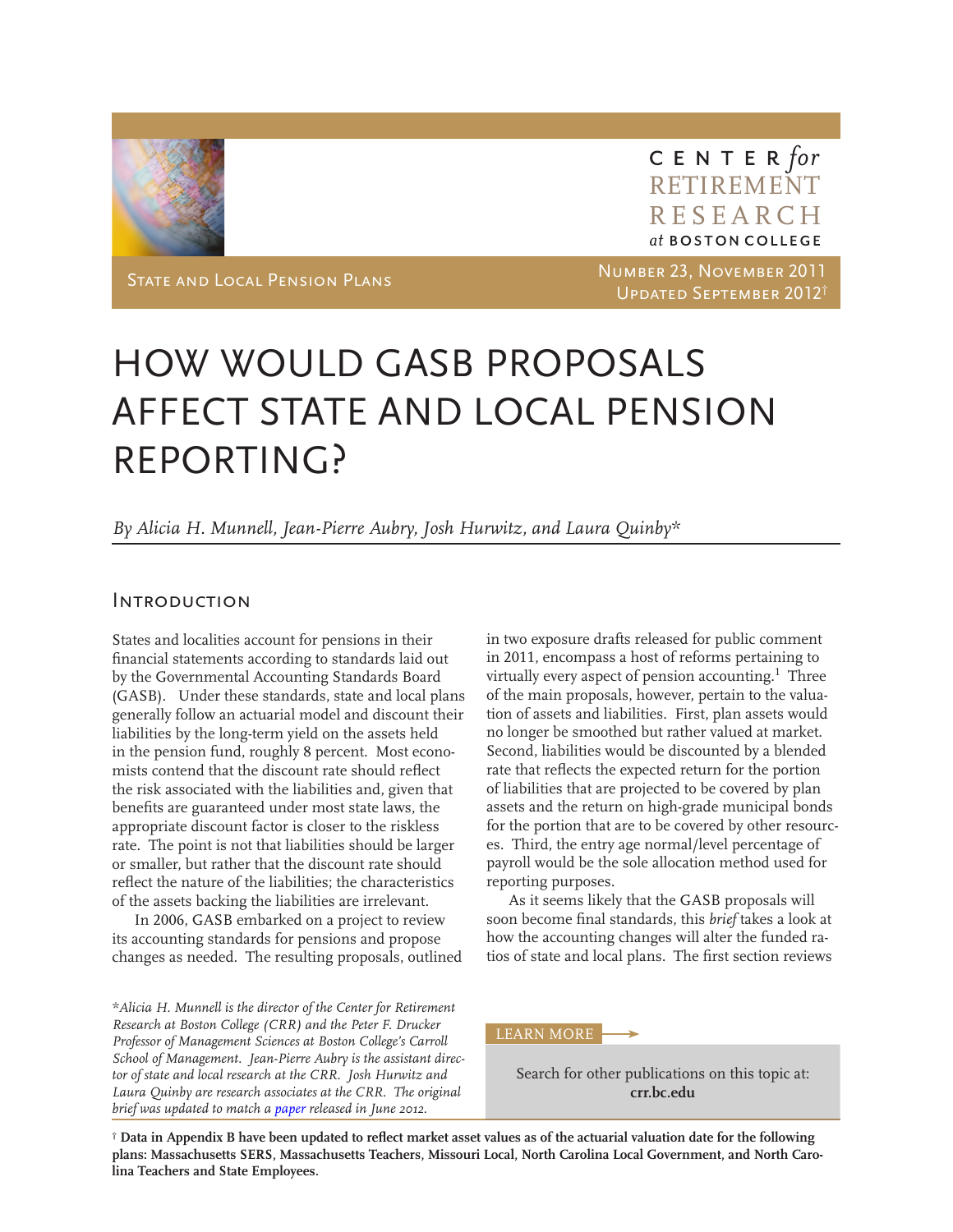how plans currently value plan assets and employer liabilities and explains GASB's proposals. The second section presents aggregate funded ratios for the 126 plans in our *Public Plans Database* (PPD). The third section discusses some of the implications of the GASB proposals. The conclusion is that employers and plan administrators should be prepared for funded ratios reported in their financial statements to decline sharply under the new rules. But accounting changes do not alter the underlying fundamentals; \$1,000 owed to a retired teacher in ten years under current standards will remain \$1,000 owed in ten years under the new standards. So policymakers should not let new numbers throw them off the path of sensible reform.

## ACCOUNTING METHODS: OLD AND **NEW**

In the public sector, the rules for both reporting and funding public pension plans are set out in Governmental Accounting Standards Board (GASB) Statements 25 and 27 and their amendments.<sup>2</sup> GASB, like its private sector counterpart, the Financial Accounting Standards Board, is an independent organization and has no authority to enforce its standards. Many state laws, however, require that public plans comply with GASB standards, and auditors require state and local governments to comply with the standards to receive a "clean" audit opinion. In addition, bond raters generally consider whether GASB standards are followed when assessing credit standing.<sup>3</sup>

The financial well-being of a pension plan is frequently judged by its funded ratio. This measure equals plan assets divided by employer liabilities. Conceptually, the valuation of plan assets should be straightforward. In reality, most plans currently report funded status using a level that is smoothed, typically over a five-year period.<sup>4</sup> This smoothing means that asset losses incurred in 2008 are still depressing funded ratios in  $2011$ .<sup>5</sup> Conversely, the full value of gains experienced in 2009 will not be recognized until 2014. In order to increase transparency in pension reporting, GASB is proposing that, for reporting purposes, plans abandon their actuarial smoothing methods in favor of a market valuation of plan assets.

Valuing pension liabilities raises two questions. What should be included in liabilities? And what discount rate should be used to express those liabilities in today's dollars? GASB currently defines liabilities in terms of the projected benefit obligation (PBO) liability concept. The PBO includes pension benefits to be paid to retired employees, benefits earned to date by active employees based on their current salaries

and years of service, *and* the effect of future salary increases on the value of pension rights already earned by active workers. With regard to the discount rate, GASB 25 states that it should be based on "an estimated long-term yield for the plan, with consideration given to the nature and mix of current and planned investments…"

GASB's proposed change maintains the PBO liability concept, but alters the discount rate and the allocation method, proposing that the entry age/level percentage of payroll method be used for reporting purposes. Requiring that all plans use the same actuarial cost method is a change from the current arrangement under which plans that satisfy certain parameters can use the same cost method for funding and reporting purposes. As shown in Figure 1, 72 percent of plans currently use the entry age normal method, and aggregate cost plans are already required to report liabilities using entry age normal, so approximately 14 percent of plans will have to change their method for reporting.





*Source*: Authors' calculations from *Public Plans Database*  (2010).

Under the new discount method, each plan will project the number of future years in which assets on hand, investment returns, and certain future employer and employee contributions will be sufficient to pay annual benefit payments.6 The payments made in those years are discounted by the expected return on assets. Meanwhile, benefit payments that occur in years after assets have run out will be discounted by the high-grade municipal bond yield. The new blended rate maintains the current link between liabilities and the assets used to pay for them; so long as the liabilities are projected to be funded, they are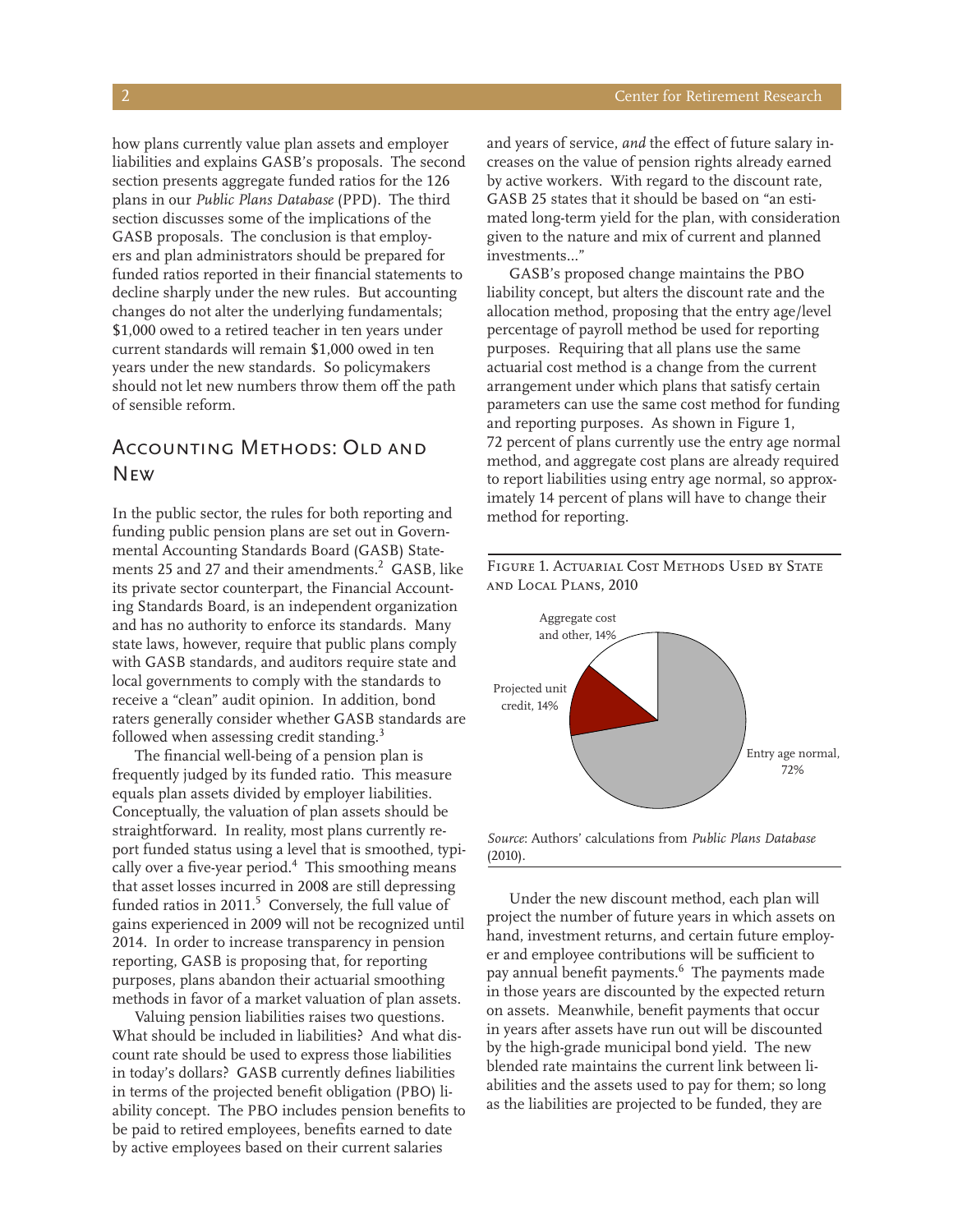discounted by expected returns. Once they become unfunded, they are on the same footing as general obligation debt and are discounted by the municipal bond rate.

## Impact of Changes in Accounting on Funded Ratios

In order to demonstrate the impact of the proposed accounting changes on state and local funded ratios, this section proceeds in two steps. First, it presents funded ratios based on current GASB standards and funded ratios calculated using the market value of assets. Then, it combines market assets with liabilities discounted by the blended rate to demonstrate the full impact of GASB's proposed changes.

Immediately recognizing asset gains and losses results in a funded ratio that clearly demonstrates the degree to which plan funding is tied to the fate of the stock market. Figure 2 compares aggregate funded ratios for the 126 plans in the PPD calculated over time using actuarial versus market assets. It is clear that actuarial funded ratios lag market ratios. Market assets were lower than actuarial assets in the early 2000s as gains from the late 1990s were still present in actuarial values and losses from the 2001 dotcom bubble had not yet been fully accounted for. The picture reversed between 2005 and 2007, when market assets reflected gains that had not yet been fully accounted for in the actuarial measures. The 2008 financial crisis caused an enormous decline in market assets and a 18-percentage point drop in funding, whereas actuarial assets only declined by 5 percentage points. In contrast, 2010 funded ratios using market assets increased by 3 percentage points, while funded ratios using actuarial assets were still dropping. But the bottom line is that the aggregate funded ratio using market assets was only 67 percent in 2010 compared to 76 percent using actuarial assets, so policymakers should be prepared for a sharp decline in funding if GASB introduces this change.

The next step is to estimate how funded ratios would change if liabilities were discounted using a blended rate of return. This exercise requires knowing the underlying stream of benefit payments owed by the plan in future years. Public pensions typically do not disclose this information, so the benefit stream must be re-engineered based on data from actuarial reports on the age, salary, and tenure of the workforce, as well as assumptions regarding retirement, separation, and mortality (see Appendix A).<sup>7</sup>

Figure 2. Aggregate Funded Ratios for State and Local Plans Using Actuarial and Market Assets, 2001-2010



*Source*: Authors' calculations from *Public Plans Database*  (2001-2010).

With the stream of projected benefits in hand, the task is to project the portion of that stream that will be covered by plan assets and the portion that will be covered by other resources. Projected assets depend on two factors – contributions and investment returns. Contributions, in turn, consist of two components – normal cost and amortization payments.<sup>8</sup> In determining how much sponsors will contribute in the future, GASB recommends looking at the percent of Annual Required Contributions (ARC) paid in the past. We interpreted the past to be the last ten years. In terms of investment returns, GASB proposes to use the plan's long-run expected return.

With flows of projected benefits, government and employee contributions, and investment returns, it is possible to calculate the date when assets are exhausted. All benefits payable in years prior to the exhaustion date are discounted using each plan's assumption regarding the expected return on assets. Benefits payable after the run-out date are discounted by 3.7 percent – the current yield on high-grade municipal bonds.<sup>9</sup>

Figure 3 (on the next page) compares the funded ratios currently reported with our estimates of what these ratios would have looked like under GASB's current proposals for 2009 and 2010. Results for individual plans and our estimates of the blended discount rate that will result from GASB's new procedure can be found in Appendix  $\mathrm{B.^{10}}$  The bottom line is that the headline number will decline in 2010 – the latest year for which data are available – from 76 percent to 57 percent.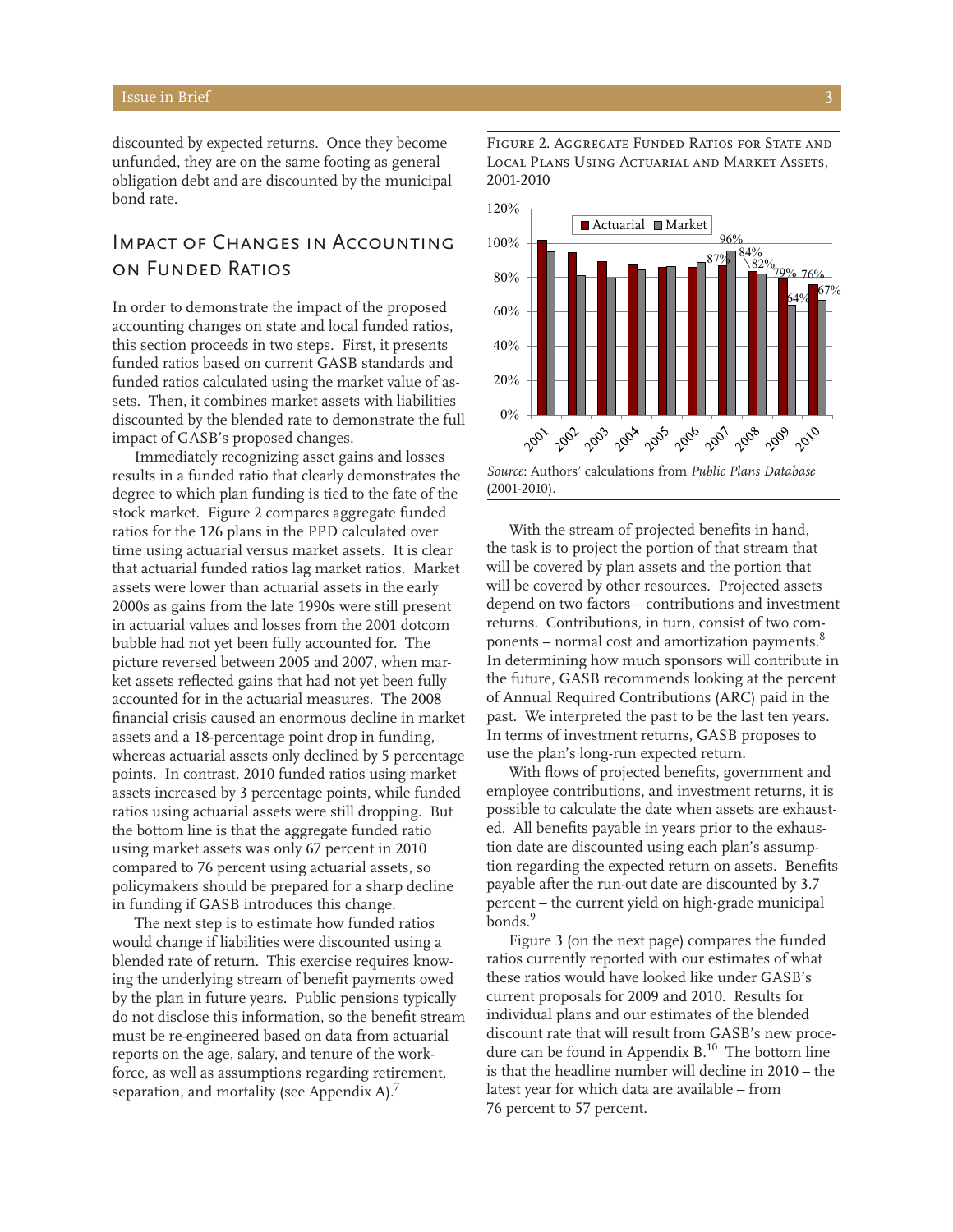Figure 3. Aggregate Funded Ratios for State and Local Plans: Currently Reported versus GASB Proposals, 2009-2010



*Source*: Authors' estimates from *Public Plans Database* and various Actuarial Valuation reports (2009-2010).

### Implications of GASB's Proposals

GASB lays out the rationale for its blended rate in the exposure drafts. GASB's argument is that, while the expected rate of return is appropriate for discounting liabilities backed by assets, liabilities not covered by assets fall to the sponsoring government and therefore should be discounted by the sponsor's borrowing cost.11 The argument is at odds with the economist's view that the discount rate should reflect the riskiness of the liabilities, irrespective of how the liabilities are funded. That debate, which has gone on for years, will not be settled in a *brief*. Instead, the following section discusses implementation issues, interpretation challenges, and the implications for the ARC associated with GASB proposals.

### Implementation Issues

The main implementation problem with GASB's proposed blended rate is that it requires a complicated calculation based on a number of assumptions. The determination of the portion of benefits funded requires a projection of plan assets available each year to cover promised benefits. The asset projection would include assumptions not only about plan returns but also about future contributions from the government and from employees.12 These contributions may or may not come to pass. One can imagine extended disputes about the validity of the underlying assumptions.

### Interpretation Challenges

Economists use pension data generated under GASB's standards to address three main economic issues: 1) basic comparisons of pension finances across states and over time; 2) the impact of pensions and other post-employment benefits (OPEBs) on government budgets and borrowing capacity; and 3) the relative compensation of public sector workers. In order to produce useful analysis, the data need to provide meaningful measures of government obligations and be consistent across states and localities and over time. The new GASB discounting proposal fails on a number of counts.

- It creates a liability number with no theoretical underpinnings in terms of the potential burden on states and localities. It makes no theoretical sense for two identical streams of benefits to have different values based on the funded status of the plan. Having the present discounted value of liabilities depend on both the long-run expected rate of return and on the funded status makes the numbers even more difficult to interpret and difficult to adjust for alternative returns than the current liability numbers.
- It makes comparisons across states and localities impossible because the denominator of the funded ratio will reflect the value of the assets. Moreover, a change in the funded status of a given plan will be attributable to both the change in assets and the impact of that change on the value of liabilities. This feedback complicates a systematic analysis of why funding has improved or deteriorated.
- It creates a new "projected" funded ratio the projected assets divided by the liability calculated at the blended rate. This concept has the potential to compete with the traditional funding ratio – assets divided by liabilities – and create unnecessary confusion.

### Implications for the ARC

GASB's proposals will affect the reported ARC – the payment required to cover normal cost and amortize the unfunded liability over 30 years – in two ways. First, the move from actuarial to market value of assets and the new liability measure increase the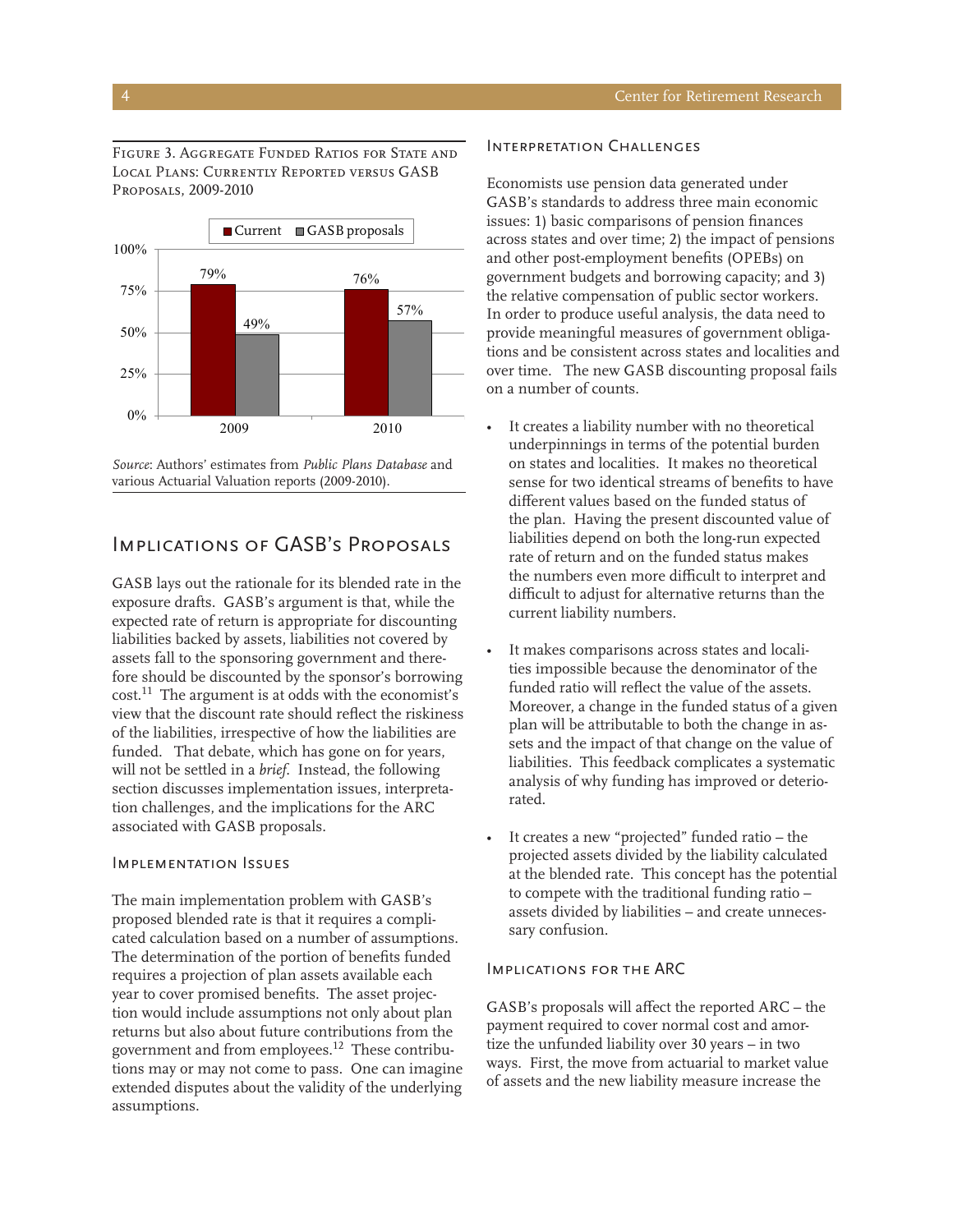unfunded liability and thereby the required amortiza tion payment. Second, a blended discount rate will raise the normal cost. Therefore, reported ARCs are likely to increase substantially. However, the feed back that GASB has received suggests that employers will continue to use the traditional actuarial smooth ing techniques to calculate their ARCs for funding purposes.

Unfortunately, the GASB exposure drafts contain a provision that has the potential to undermine the disciplinary role of the ARC. Plans in states with statutory contribution rates will no longer be required to calculate an ARC.<sup>13</sup> This change not only represents a loss in analysts' ability to assess how close plan contributions are to those required to keep the system on track but also creates an escape valve that states could use as ARCs rise beyond reach: introduce a statutory rate and dispense with ARC calculations.14

### **CONCLUSION**

The purpose of this *brief* is not so much to re-argue the case for using a discount rate based on the nature of the liabilities irrespective of how those liabilities are funded, but rather to provide a "heads up" in the event that the GASB proposals are adopted. The pro posals will sharply reduce the reported funded levels of public sector plans. It would be unfortunate if the press and politicians characterized these new num bers as evidence of a worsening of the crisis when, in fact, states and localities have already taken numerous steps to put their plans on a more secure footing. Reforms need to be done carefully and thoughtfully, remembering that pensions are an important part of the total compensation of public sector workers. Poli cymakers should not let new numbers throw them off course.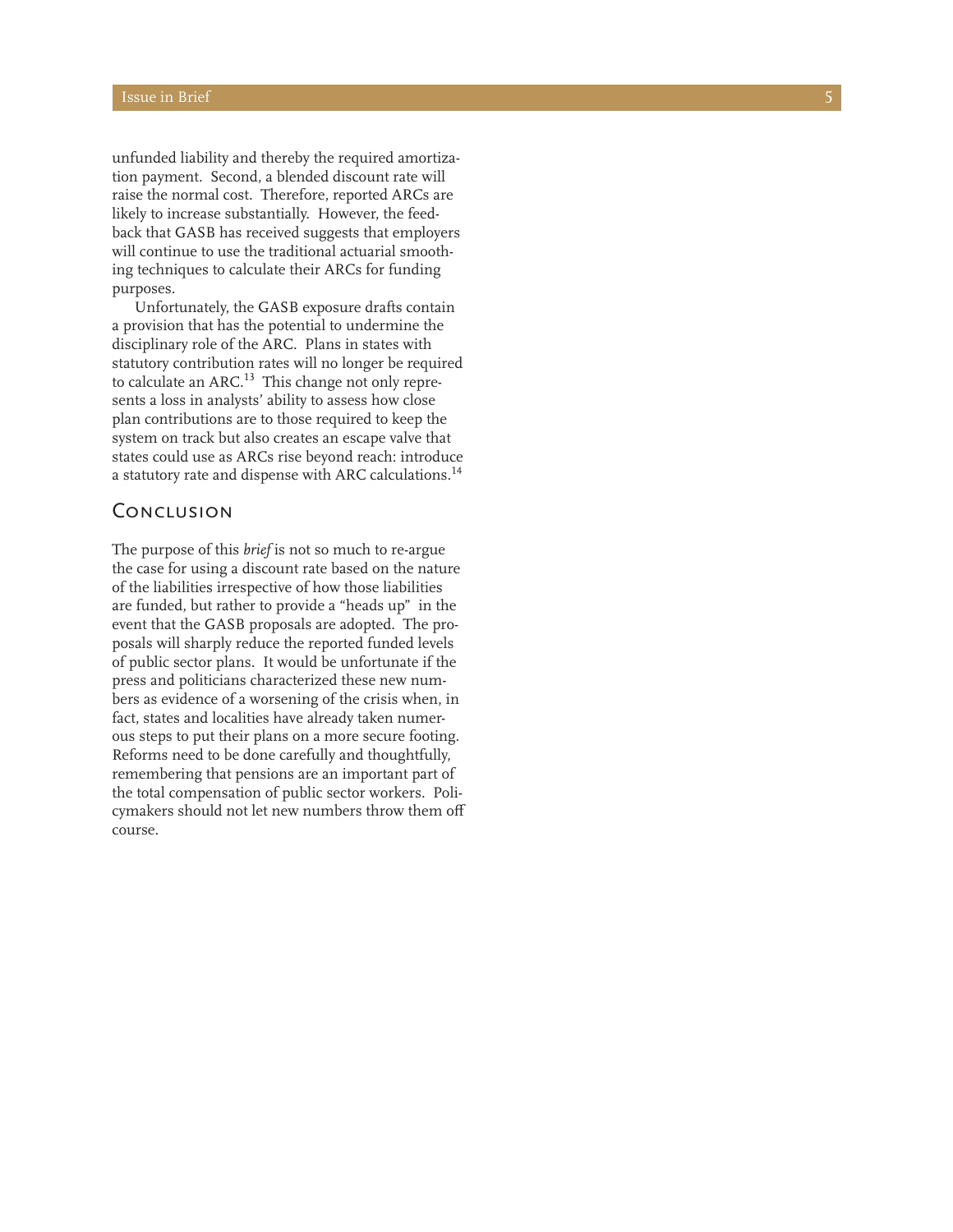### **ENDNOTES**

1 Governmental Accounting Standards Board (2011a and 2011b).

2 Statement No. 25 is titled "Financial Reporting for Defined Benefit Pension Plans and Note Disclosures for Defined Contribution Plans." Statement No. 27 is titled "Accounting for Pensions by State and Local Governmental Employers." The provisions of GASB 25 and 27 became effective June 15, 1996.

3 U.S. Government Accountability Office (2008).

4 The smoothing method is not a simple five-year average, but rather a gradual recognition of investment gain/loss experienced by a plan relative to its expected return on assets.

5 See Munnell et al. (2011a).

6 Only those contributions that are designed to fund payments for current employees, both active and inactive, would be included.

7 The methodology for first re-engineering the benefit stream and then re-discounting this stream is adapted from the procedure used to estimate trust fund run-out dates under the termination framework described in Munnell et al. (2011b).

8 The exercise is complicated by the fact that GASB's proposal puts each of these components over a different definition of payroll. The normal cost is calculated as a percent of payroll for current members, whereas the amortization payment is set relative to the payroll for both current members and new hires. GASB's approach of using two different payrolls reflects what most plans currently do. Whereas the normal cost for current members is funded over the members' worklives, amortization of unfunded liabilities occurs over a longer period, which includes the hiring of new workers.

### 9 Bloomberg (2011).

10 This rate equals the single number that could be used to discount the benefit stream to produce an equivalent liability to the multi-step process described above.

11 Governmental Accounting Standards Board (2011a and 2011b).

12 Interestingly, FASB considered and rejected such an approach not only because the contribution assumptions are so uncertain but importantly because it would "unnecessarily complicate the recognition and disclosure requirements" (Financial Accounting Standards Board, 1985).

13 Governmental Accounting Standards Board (2011a and 2011b).

14 Relying on statutory rates raises potential concerns – they may not be set to adequately reflect a plan's funding needs and their static nature makes it more difficult for a plan's funding strategy to respond to changing conditions.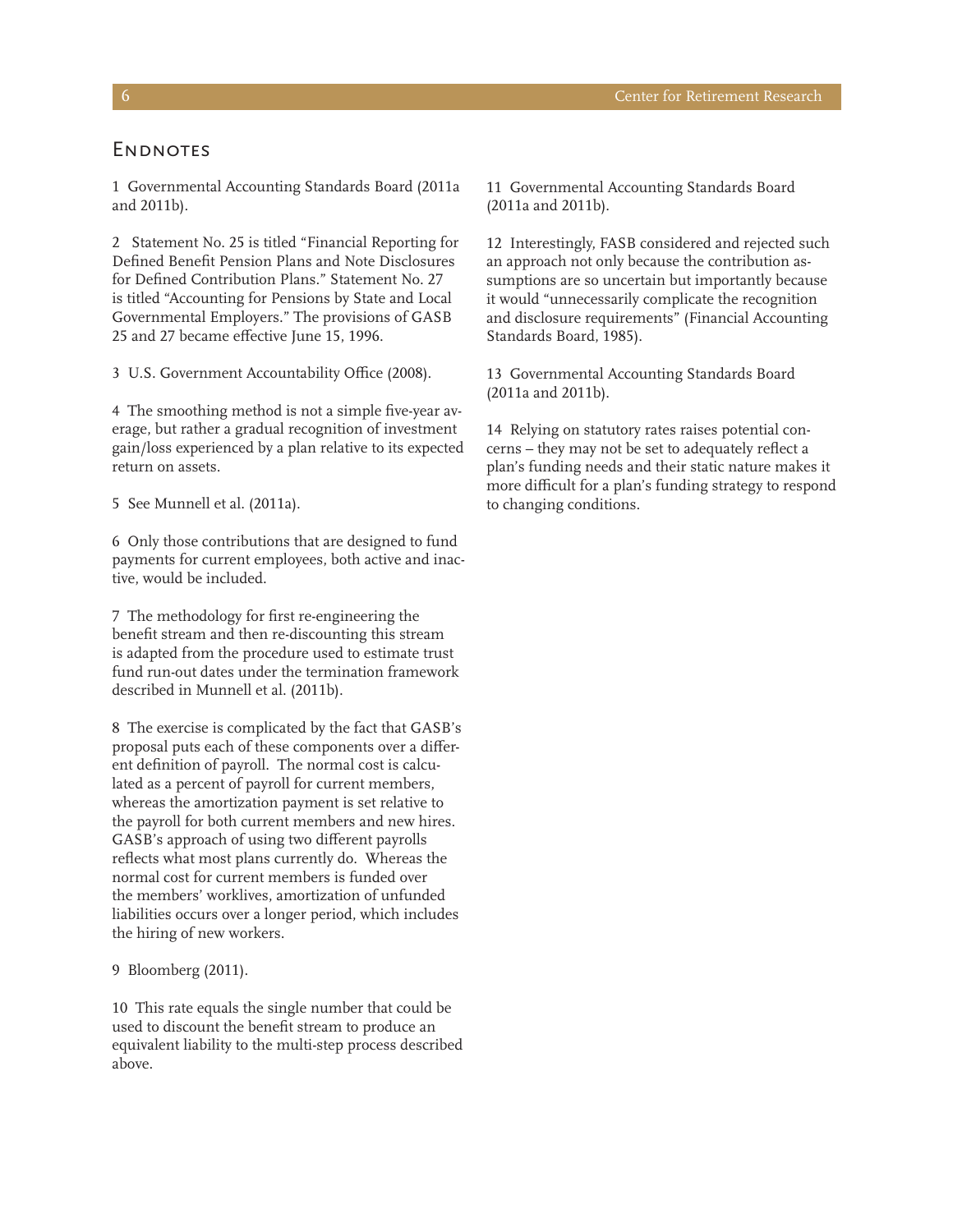### **REFERENCES**

- Bloomberg L.P. "Municipal Bonds," Bloomberg Online. Accessed October 20, 2011. Available at: http://www.bloomberg.com/markets/rates-bonds/ government-bonds/us/.
- Financial Accounting Standards Board. 1985 (December). Statement No. 87: "Employers' Accounting for Pensions."
- Governmental Accounting Standards Board. 1994 (November). Statement No. 25: "Financial Reporting for Defined Benefit Pension Plans and Note Disclosures for Defined Contribution Plans."
- Governmental Accounting Standards Board. 1994 (November). Statement No. 27: "Accounting for Pensions by State and Local Government Employees."
- Governmental Accounting Standards Board. 2011a (June). "Proposed Statement of the Governmental Accounting Standards Board: Financial Reporting for Pension Plans, an amendment of GASB Statement No. 25." Available at: http://bit.ly/vDMdxq.
- Governmental Accounting Standards Board. 2011b (June). "Proposed Statement of the Governmental Accounting Standards Board: Accounting and Financial Reporting for Pensions, an amendment of GASB Statement No. 27." Available at: http:// bit.ly/vDMdxq.
- Munnell, Alicia H., Jean-Pierre Aubry, Josh Hurwitz, Madeline Medenica, and Laura Quinby. 2011a. "The Funding of State and Local Pensions in 2010." *Issue in Brief* SLP-17. Chestnut Hill, MA: Center for Retirement Research at Boston College.
- Munnell, Alicia H., Jean-Pierre Aubry, Josh Hurwitz, and Laura Quinby. 2011b. "Can State and Local Pensions Muddle Through?" *Issue in Brief* SLP-15. Chestnut Hill, MA: Center for Retirement Research at Boston College.
- *Public Plans Database*. 2001-2010. Center for Retirement Research at Boston College, Center for State and Local Government Excellence, and National Association of State Retirement Administrators.
- U.S. Government Accountability Office. 2008. *State and Local Government Retiree Benefits: Current Funded Status of Pension and Health Benefits*. GAO-08-223. Washington, DC.

Available at: http://pubplans.bc.edu.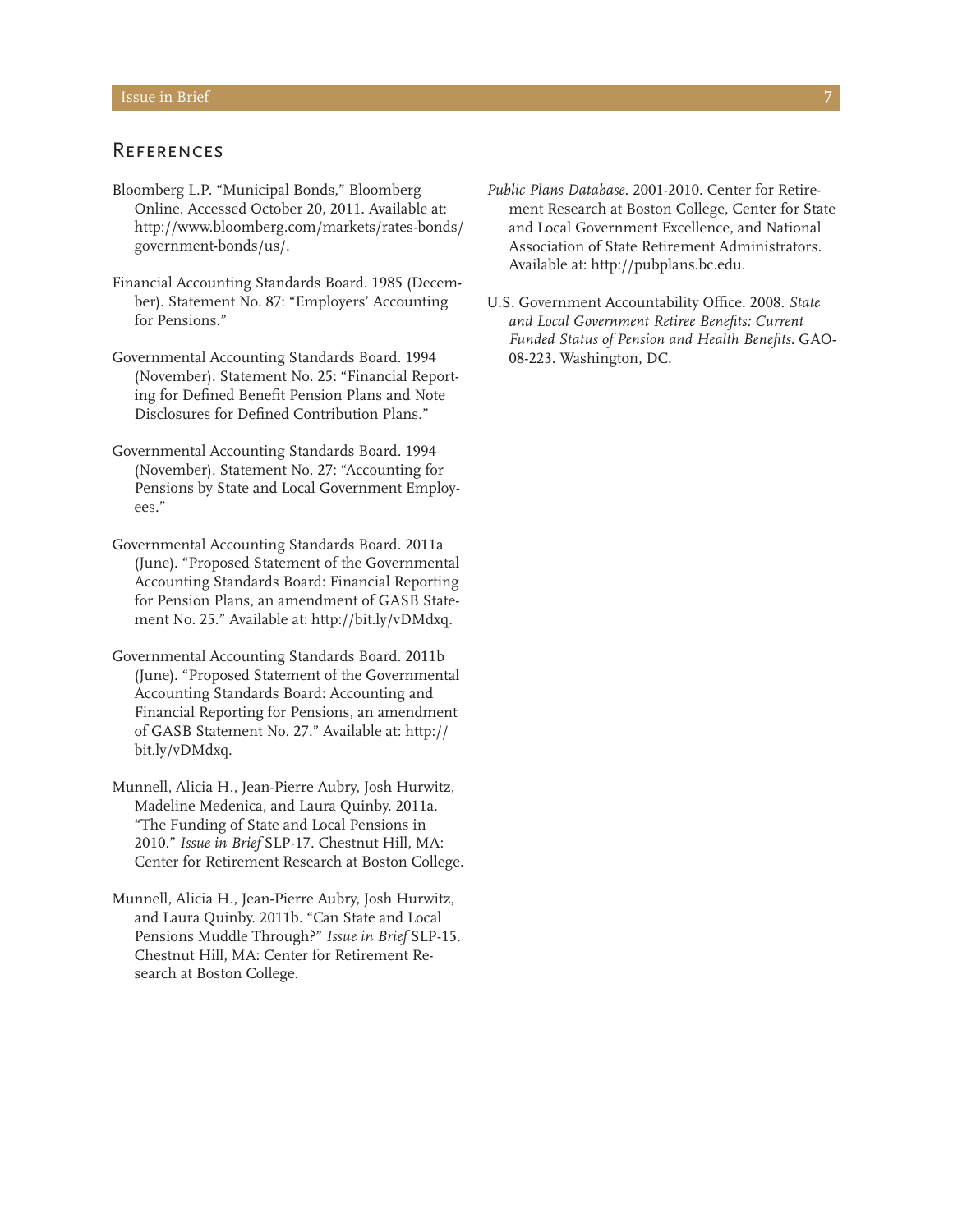# APPENDICES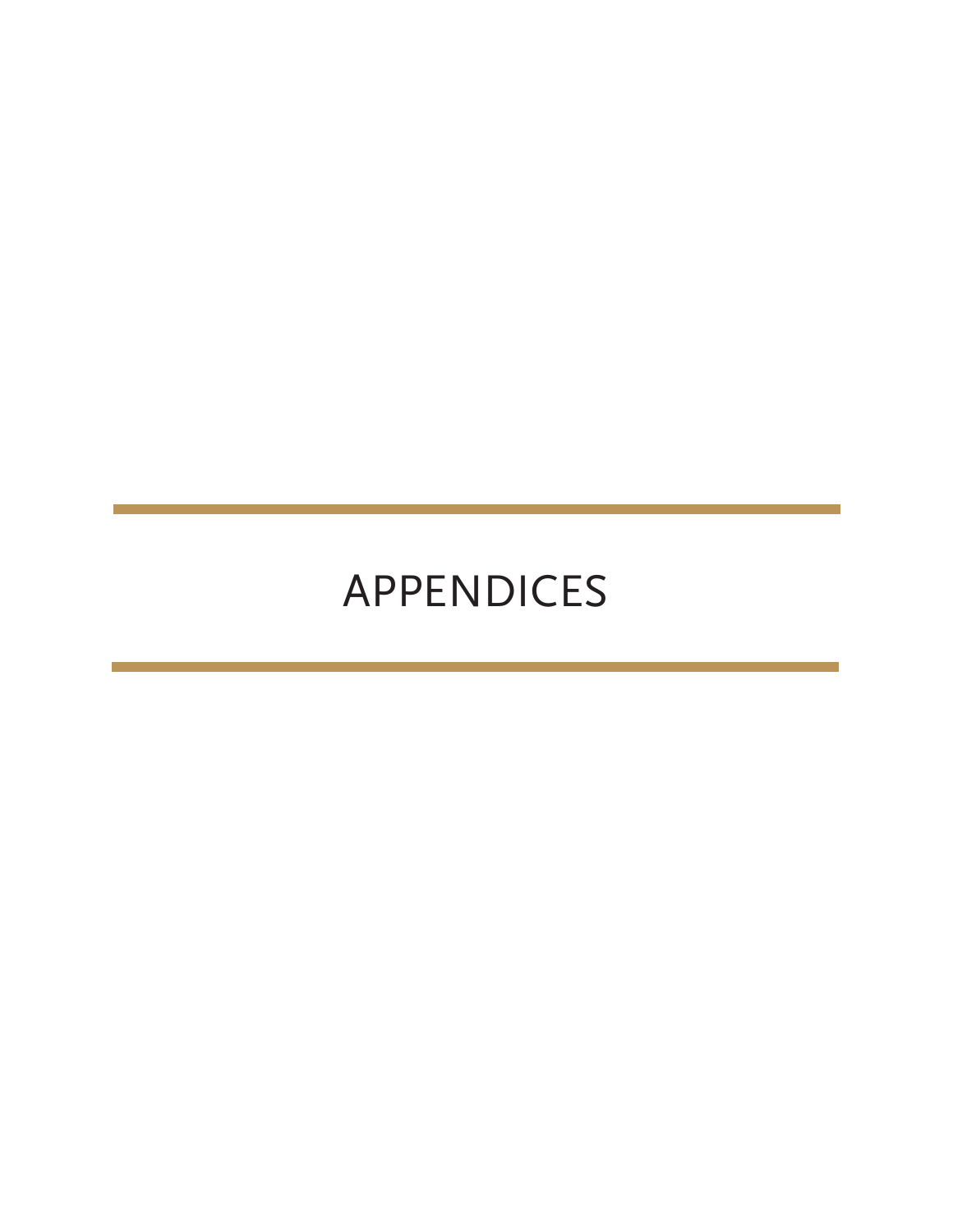### Appendix A. Methodology

The model estimates the dates when the 126 plans in our sample may exhaust their assets by projecting future pension payments for currently active workers, as well as annual asset levels.

### PROJECT ANNUAL BENEFIT PAYMENTS

To determine the annual level of benefit payments that will be owed by the plan sponsor, the model must:

- 1) Project the age and annual benefit payment at the time of retirement for each individual in the active population.
- 2) Calculate the benefit payment received by current retirees.
- 3) Estimate the life expectancy of current and future retirees.

To this end, the model requires detailed information in three categories: demographics, actuarial assumptions, and plan design. The demographic data include the number of active members and current retirees in each plan, the average salaries and tenure of active members of different ages, and the average benefit received by retirees of different ages. Assumptions pertain to rate of return, turnover, vesting, mortality, and salary growth. The plan design data include the employee contribution rate, benefit formula, and COLA provisions. We have detailed, plan-specific assumptions for the 14 largest plans. Each plan is assigned one of the 14 sets of assumptions by comparing calculated liabilities under each of the 14 assumption sets to the plan's own reported liability.

In each year, an active member of a plan will either continue working, separate, retire, or die. At time t, the number of individuals, by birth cohort *i*, remaining in the plan is

$$
pop_{i,t} = pop_{i,t-1} * (1 \cdot mort_{i,t-1}) * (sep_{i,t-1}) * (1 \cdot ret_{i,t-1})
$$

the number of individuals who separate is equal to

*separatesi,t* = *popi,t-1* \* (1 - *morti,t-1*) \* (*sepi,t-1*)

and the number of individuals who retire is equal to

*retireesi,t* = *popi,t-1* \* (1 - *morti,t-1*) \* (*reti,t-1*)

where *pop<sub>it</sub>*, *mort<sub>it</sub>*, *sep<sub>it</sub>*, and *ret<sub>it</sub>* are the number of members, mortality rate, separation probabilities, and retirement rates respectively for cohort *i* at time *t*.

When an individual separates, his accrued tenure, salary history, and separation date are stored. Those who separate are also assigned a survival probability from their date of separation until retirement age. The starting pension benefit, *S*, for person *n* of birth cohort *i* who separates from the plan at time *t* is given by

$$
S_{i,n} = a * t_{\text{enure}_{i,n,t}} * W_{i,n,t} * P(t) * 1(t_{\text{enure}_{i,n}} \geq \text{vesting period})
$$

where *a* is the plan's accrual rate, *tenure*, is the accrued years of service at the time of separation, and  $P(t)$  is the probability of living from time *t* until retirement. The vesting period is a plan-specific input and 1(.) is an indicator function that takes the value of 0 if false and 1 if true.

Benefits for individuals who work until retirement age are computed in a similar manner. The starting benefit for an individual, *m*, at the time of retirement is

$$
R_{i,m} = a * t_{\text{enure}_{i,m,t}} * W_{i,m,t}
$$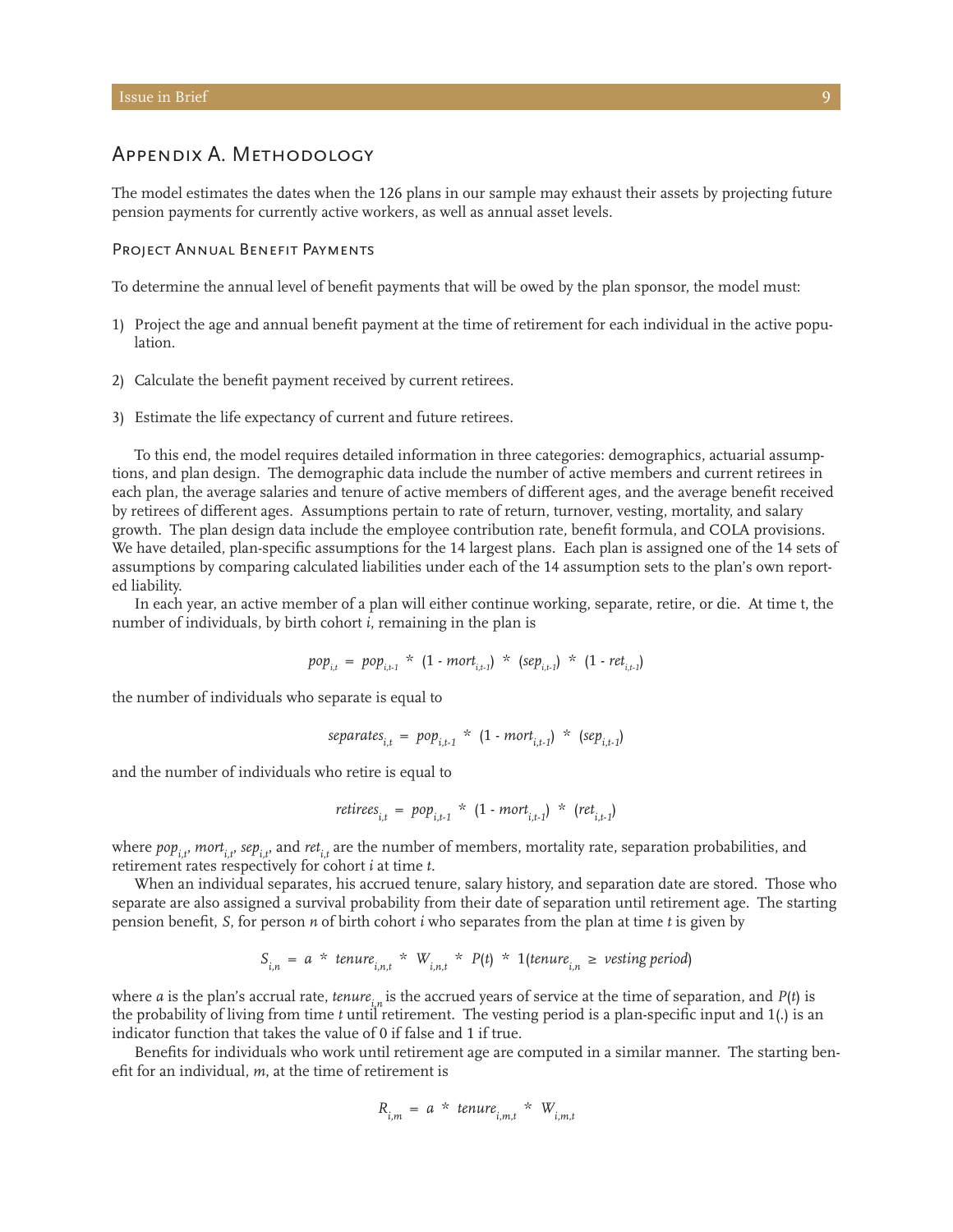where  $a$  is the plan's accrual rate,  $W_{i,t}$  is the plan-specific average of the highest annual wages received by person *n* or *m* in 2009; and *tenure*<sub>it</sub> is the accrued years of service as of 2009. In total, the benefits paid to birth cohort *i* reaching retirement at time *t* are equal to

Beneftts<sub>i,t</sub> = 
$$
\sum_{n=1}^{N} S_{i,n} + \sum_{m=1}^{M} R_{i,m}
$$

In each subsequent year, the expected value of the cohort's total benefit is equal to the previous year's payment multiplied by the plan specific cost-of-living adjustment and the survival probability of living to the next year.

Benefits<sub>i,t</sub> = Benefits<sub>i,t-1</sub> \* 
$$
(1 + COLA)
$$
 \*  $(1 - mort_{i,t-1})$ 

Total future payments to active workers made by the pension plan in a given year is then equal to

$$
B_t = \sum_i \quad \text{Benefits}_{i,t} \; * \; 1(i \ge \text{minimum retirement age at time t})
$$

where 1(.) is the indicator function that takes the value of 0 if false and 1 if true.

Current retirees are treated similarly to active employees. The *Public Plans Database* records the total benefits paid to retired employees in 2009 and the proportion of those benefits paid to retirees of different ages. The model assumes that, in each subsequent year, the expected value of each retiree birth cohort's total benefit is equal to the previous year's payment multiplied by the plan-specific cost-of-living adjustment and the survival probability of living to the next year.

In order to project amortization payments, which are set relative to payroll for both current and future plan members, new hires replace employees who separate, retire, or die. The total workforce grows over time according to growth<sub> $t_{1}$ </sub> – general population growth projections reported by the U.S. Census Bureau.

$$
pop_{i,t} = (pop_{i,t-1} * (1 - mort_{i,t-1})) * (1 - sep_{i,t-1}) * (1 - ret_{i,t-1}) + (pop_{i,t-1} - (pop_{i,t-1} * (1 - mort_{i,t-1})) * (1 - sep_{i,t-1}))
$$

The distribution of the ages of new hires reflects those reported in the Actuarial Valuations of the fourteen largest plans.

### Project Annual Asset Levels

Each year, a plan's assets increase with new contributions and income earned. Its assets decrease with the benefits it pays. The model assumes that plans receive contributions and pay benefits at two points during the year. Accordingly,

$$
Assets_{t} = (Assets_{t-1} \times (1+r)) + \left( \frac{(C_{t} - B_{t})}{2} \times (1+r) \right) + \left( \frac{(C_{t} - B_{t})}{2} \right)
$$

where *r* is the assumed rate of return on plan assets, and  $B_t$  is the annual benefit paid in a given year.

 $C_t$  is the contribution rate in a given year *t*. Calculating  $C_t$  requires several steps. The first step is to determine the percent of ARC paid in the past. For plans that currently fund based on an actuarially-determined contribution rate, the model calculates the average percent ARC paid from 2001 to 2009. Years in which plans made unusually high contributions due to the issuance of Pension Obligation Bonds are ignored. Similarly, negative amortization is top-coded at 100 percent. The second step is to multiply the dollar value of the ARC in 2009 by the average percent ARC paid to produce an adjusted ARC. Finally, it is necessary to make an assumption about where the ARC dollars go. Our assumption is that they first go to cover normal cost and any excess is applied to amortization.

Contribution amounts then need to be related to projected payrolls. The normal cost and amortization payments are divided by payroll in 2009 to produce two percentages. The normal cost percentage is applied to the payroll for current members. The amortization percentage is applied to the payroll for both current members and future hires. The amortization payments are assumed to stop after 30 years because plans experience no investment losses over the projection period.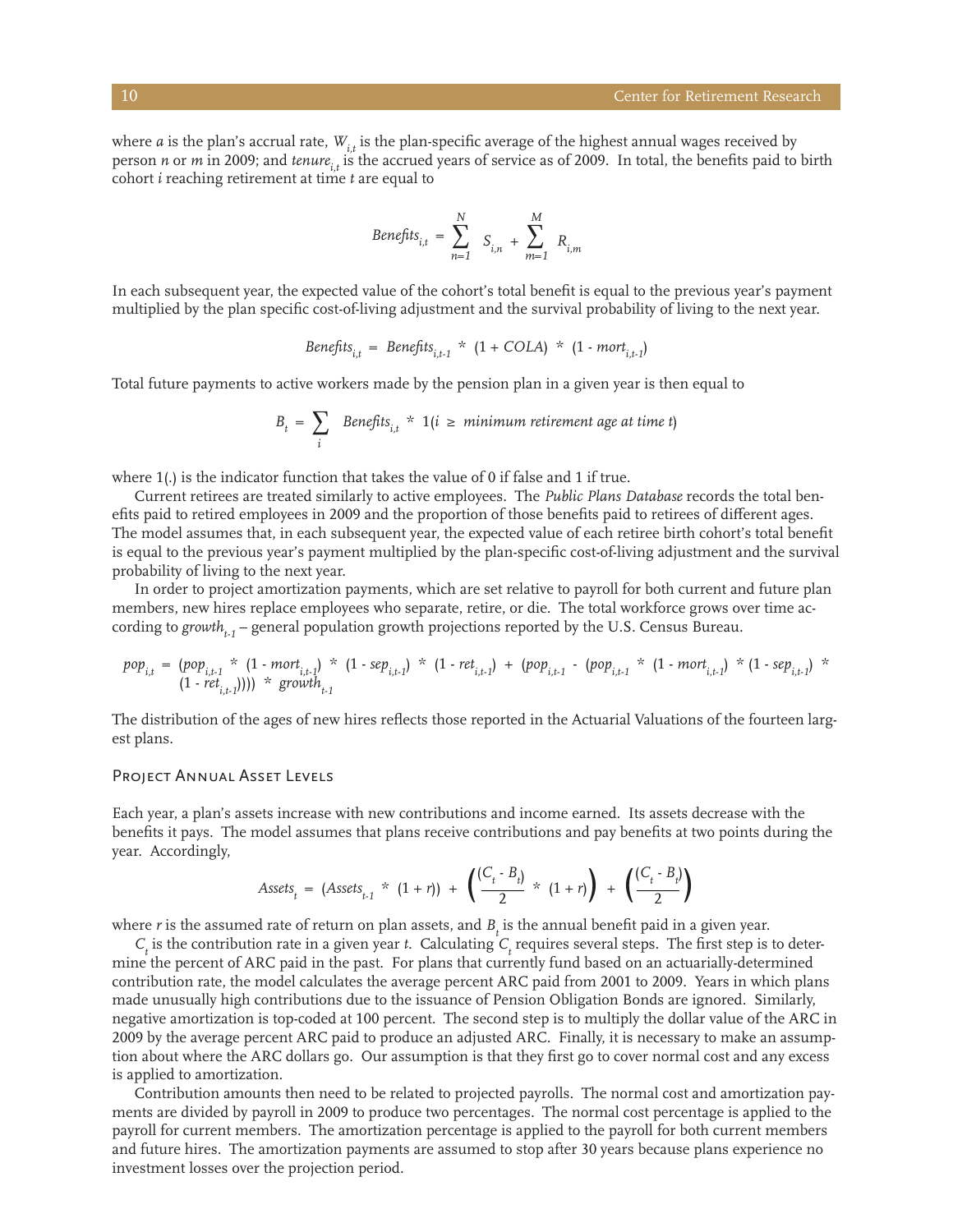## Appendix B. Funded Ratios for State and Local Plans under GASB Guidelines, 2010

*Estimates have been updated to reflect the final guidelines in GASB Statement 67 and 68 regarding the calculation of the projected contributions.*

|                                 | Funded ratio |                                         |                                              |              |
|---------------------------------|--------------|-----------------------------------------|----------------------------------------------|--------------|
| Plan name                       | Current      | Current liabilities w/<br>market assets | Blended rate liabilities<br>w/ market assets | Blended rate |
| Total                           | 76.4%        | 67.1%                                   | 56.8%                                        | 6.6%         |
| Alabama ERS                     | 68.2         | 57.2                                    | 57.2                                         | 8.0          |
| Alabama Teachers                | 71.1         | 60.2                                    | 60.2                                         | 8.0          |
| Alaska PERS                     | 62.4         | 52.0                                    | 55.8                                         | 8.3          |
| Alaska Teachers                 | 54.3         | 45.2                                    | 39.4                                         | 6.4          |
| Arizona Public Safety Personnel | 67.7         | 55.6                                    | 55.6                                         | 8.5          |
| Arizona SRS                     | 76.4         | 61.4                                    | 61.4                                         | 8.0          |
| Arkansas PERS                   | 74.1         | 64.7                                    | 64.7                                         | 8.0          |
| Arkansas Teachers               | 73.8         | 67.2                                    | 67.2                                         | 8.0          |
| California PERF                 | 83.4         | 65.4                                    | 65.4                                         | 7.8          |
| California Teachers             | 71.0         | 59.7                                    | 41.2                                         | 5.1          |
| Chicago Teachers                | 67.1         | 54.8                                    | 32.1                                         | 4.5          |
| City of Austin ERS              | 69.6         | 69.6                                    | 63.8                                         | 6.4          |
| Colorado Municipal <sup>a</sup> | 73.0         | 72.0                                    | 44.3                                         | 5.0          |
| Colorado School <sup>a</sup>    | 64.8         | 63.4                                    | 51.6                                         | 6.4          |
| Colorado State <sup>a</sup>     | 62.8         | 61.3                                    | 48.4                                         | 6.2          |
| <b>Connecticut SERS</b>         | 44.4         | 37.0                                    | 34.5                                         | 8.3          |
| <b>Connecticut Teachers</b>     | 61.4         | 52.3                                    | 52.3                                         | 8.5          |
| Contra Costa County             | 80.3         | 75.6                                    | 75.6                                         | 7.8          |
| DC Police & Fire                | 100.7        | 92.4                                    | 92.4                                         | 7.0          |
| DC Teachers                     | 118.3        | 99.2                                    | 99.2                                         | 7.0          |
| Delaware State Employees        | 96.0         | 83.3                                    | 83.3                                         | 8.0          |
| Denver Employees                | 85.0         | 75.5                                    | 75.5                                         | 8.0          |
| Denver Schools                  | 88.9         | 88.2                                    | 88.2                                         | 8.0          |
| Duluth Teachers                 | 81.7         | 61.5                                    | 43.6                                         | 5.8          |
| Fairfax County Schools          | 76.5         | 67.4                                    | 67.4                                         | 7.5          |
| Florida RS                      | 86.6         | 76.7                                    | 76.7                                         | 7.7          |
| Georgia ERS                     | 80.1         | 78.0                                    | 78.0                                         | 7.5          |
| Georgia Teachers                | 85.7         | 72.2                                    | 72.2                                         | 7.5          |
| Hawaii ERS                      | 61.4         | 53.1                                    | 40.8                                         | 5.9          |
| Houston Firefighters            | 93.0         | 81.5                                    | 81.5                                         | 8.5          |
| Idaho PERS                      | 78.9         | 78.8                                    | 78.8                                         | 7.7          |
| Illinois Municipal              | 83.3         | 86.3                                    | 86.3                                         | 7.5          |
| Illinois SERS                   | 46.1         | 38.6                                    | 25.5                                         | 6.2          |
| Illinois Teachers               | 48.4         | 40.5                                    | 17.5                                         | 4.1          |
| Illinois Universities           | 46.4         | 40.2                                    | 43.5                                         | 8.5          |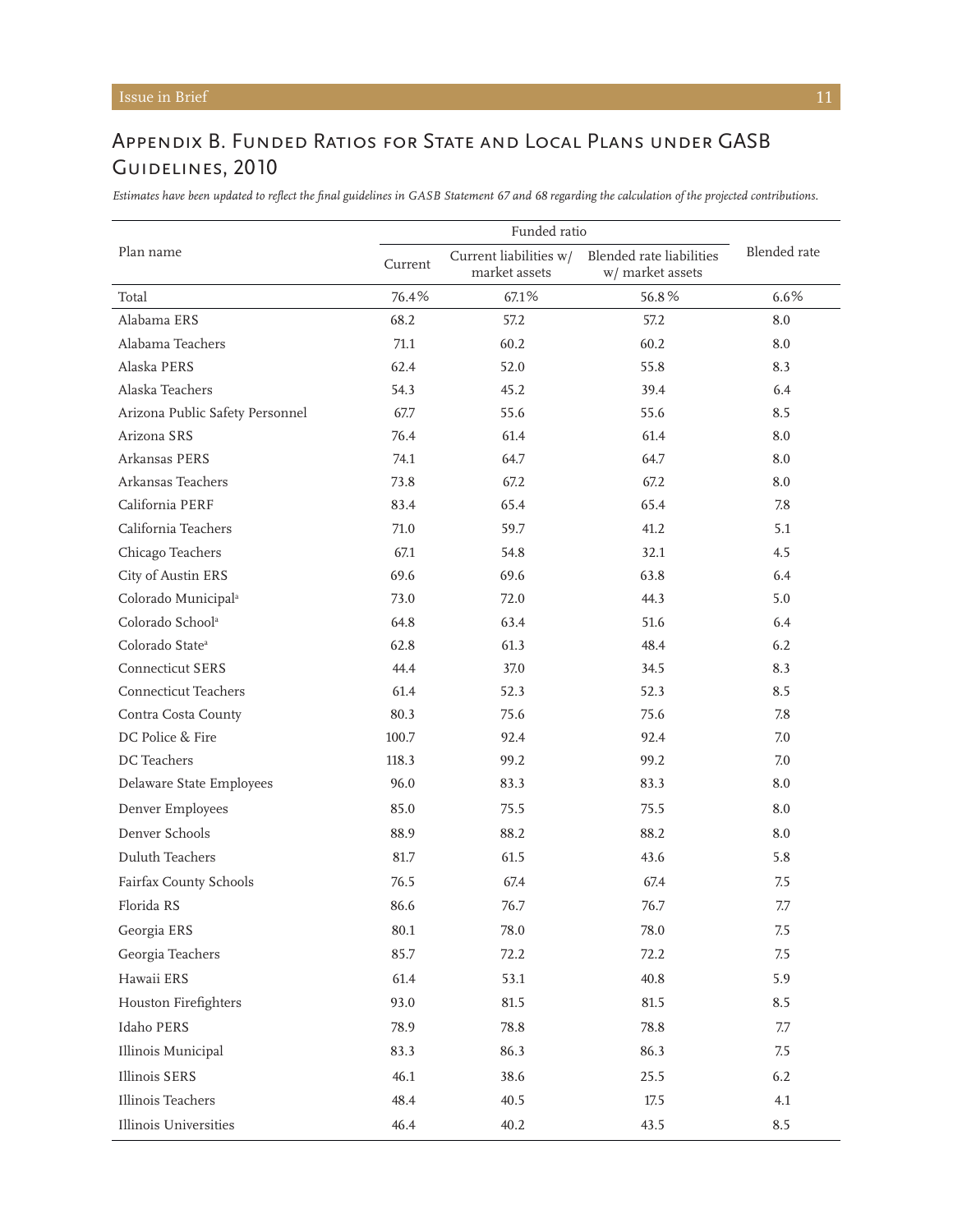## **12** Center for Retirement Research

| Plan name                             | Funded ratio |                                         |                                              |              |
|---------------------------------------|--------------|-----------------------------------------|----------------------------------------------|--------------|
|                                       | Current      | Current liabilities w/<br>market assets | Blended rate liabilities<br>w/ market assets | Blended rate |
| Indiana PERF                          | 85.2%        | 72.9%                                   | 77.4%                                        | 7.3%         |
| Indiana Teachers <sup>b</sup>         | 44.3         | 40.9                                    | 41.3                                         | 7.5          |
| <b>Iowa PERS</b>                      | 81.4         | 75.1                                    | 71.2                                         | 7.1          |
| Kansas PERS                           | 62.0         | 51.9                                    | 46.1                                         | 7.3          |
| Kentucky County                       | 65.5         | 56.8                                    | 56.8                                         | 7.8          |
| Kentucky ERS                          | 40.3         | 33.8                                    | 23.7                                         | 4.4          |
| Kentucky Teachers                     | 61.0         | 51.2                                    | 51.2                                         | 7.5          |
| <b>LA County ERS</b>                  | 83.3         | 71.7                                    | 71.7                                         | 7.8          |
| Louisiana SERS                        | 57.7         | 54.6                                    | 55.4                                         | 8.3          |
| Louisiana Teachers                    | 54.4         | 50.8                                    | 50.8                                         | 8.3          |
| Maine Local                           | 96.3         | 83.6                                    | 83.6                                         | 7.8          |
| Maine State and Teacher               | 66.0         | 57.6                                    | 57.6                                         | 7.8          |
| Maryland PERS                         | 59.7         | 54.8                                    | 54.8                                         | 7.7          |
| Maryland Teachers                     | 65.4         | 60.2                                    | 60.2                                         | 7.7          |
| Massachusetts SERS                    | 81.0         | 78.0                                    | 78.0                                         | 8.3          |
| Massachusetts Teachers                | 66.3         | 62.6                                    | 62.6                                         | 8.3          |
| Michigan Municipal                    | 74.5         | 64.1                                    | 64.1                                         | 8.0          |
| Michigan Public Schools               | 71.1         | 58.8                                    | 55.9                                         | 7.3          |
| Michigan SERS                         | 78.0         | 62.8                                    | 53.6                                         | 6.6          |
| Minneapolis ERF                       | 65.6         | 65.6                                    | 65.6                                         | 8.5          |
| Minnesota PERF                        | 76.4         | 66.0                                    | 34.1                                         | 4.9          |
| Minnesota State Employees             | 87.3         | 74.9                                    | 46.0                                         | 5.6          |
| Minnesota Teachers                    | 78.5         | 67.7                                    | 49.0                                         | 6.0          |
| Mississippi PERS                      | 64.2         | 53.5                                    | 53.5                                         | 8.0          |
| Missouri DOT and Highway Patrol       | 42.2         | 40.3                                    | 40.3                                         | 8.2          |
| Missouri Local                        | 81.0         | 85.0                                    | 85.0                                         | 7.5          |
| Missouri PEERS                        | 79.1         | 65.7                                    | 69.9                                         | 8.0          |
| Missouri State Employees              | 80.4         | 68.3                                    | 68.3                                         | 8.5          |
| Missouri Teachers                     | 77.7         | 63.8                                    | 58.0                                         | 6.9          |
| Montana PERS                          | 74.0         | 63.3                                    | 63.3                                         | 8.0          |
| Montana Teachers                      | 65.5         | 55.8                                    | 55.8                                         | 7.8          |
| Nebraska Schools                      | 82.4         | 69.5                                    | 69.5                                         | 8.0          |
| Nevada Police Officer and Firefighter | 67.8         | 57.6                                    | 38.5                                         | 5.8          |
| Nevada Regular Employees              | 71.2         | 60.1                                    | 60.1                                         | 8.0          |
| New Hampshire Retirement System       | 58.5         | 54.1                                    | 55.1                                         | 8.5          |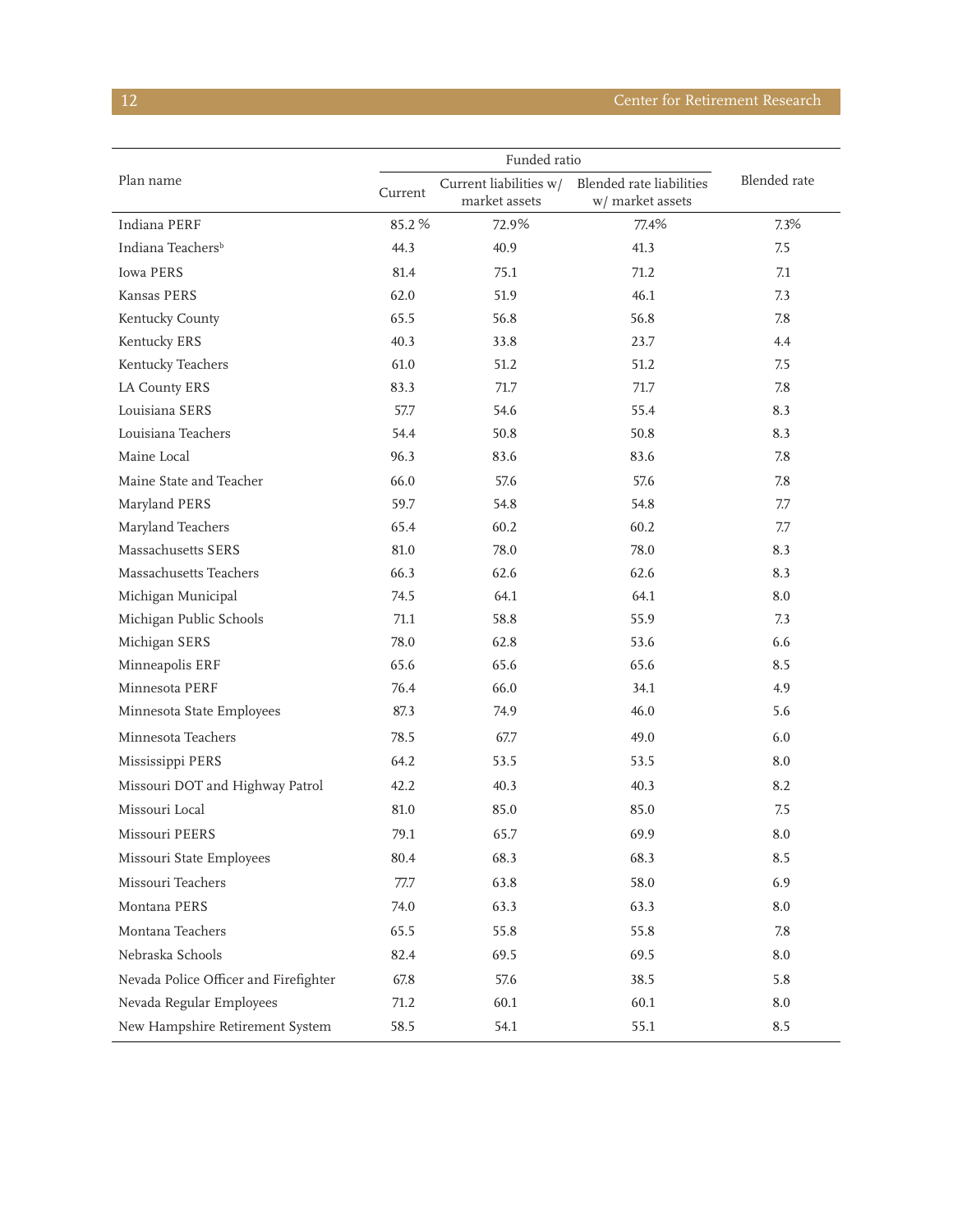## **Issue in Brief** 13 and 2012 13 and 2013 13 and 2014 13 and 2014 13 and 2014 13 and 2014 13 and 2014 13 and 2014 13 and 2014 13 and 2014 13 and 2014 13 and 2014 13 and 2014 13 and 2014 13 and 2014 13 and 2014 13 and 2014 1

| Plan name                                      |         |                                         |                                              |              |
|------------------------------------------------|---------|-----------------------------------------|----------------------------------------------|--------------|
|                                                | Current | Current liabilities w/<br>market assets | Blended rate liabilities<br>w/ market assets | Blended rate |
| New Jersey PERS                                | 62.0%   | 52.5%                                   | 30.9%                                        | 4.5%         |
| New Jersey Police & Fire                       | 69.0    | 58.3                                    | 34.4                                         | 4.4          |
| New Jersey Teachers                            | 57.6    | 44.9                                    | 26.8                                         | 4.2          |
| New Mexico PERF                                | 78.5    | 64.2                                    | 64.2                                         | 8.0          |
| New Mexico Teachers                            | 65.7    | 57.4                                    | 53.0                                         | 7.4          |
| New York City ERS                              | 77.2    | 64.2                                    | 48.9                                         | 5.6          |
| New York City Teachers                         | 62.9    | 53.3                                    | 40.6                                         | 5.0          |
| New York State Teachers                        | 100.3   | 87.0                                    | 87.0                                         | 8.0          |
| North Carolina Local Government                | 99.6    | 95.2                                    | 95.2                                         | 7.3          |
| North Carolina Teachers and State<br>Employees | 95.4    | 90.3                                    | 90.3                                         | 7.3          |
| North Dakota PERS                              | 73.4    | 66.8                                    | 44.6                                         | 5.7          |
| North Dakota Teachers                          | 69.8    | 54.5                                    | 47.2                                         | 6.9          |
| NY State & Local ERS                           | 93.9    | 85.4                                    | 85.4                                         | 8.0          |
| NY State & Local Police & Fire                 | 96.7    | 87.8                                    | 87.8                                         | 8.0          |
| Ohio PERS                                      | 77.0    | 79.6                                    | 79.6                                         | 8.0          |
| Ohio Police & Fire                             | 72.8    | 67.9                                    | 67.9                                         | 8.2          |
| Ohio School Employees                          | 72.6    | 60.3                                    | 60.3                                         | 8.0          |
| Ohio Teachers                                  | 59.1    | 57.2                                    | 57.2                                         | 8.0          |
| Oklahoma PERS                                  | 66.0    | 60.0                                    | 60.0                                         | 7.5          |
| Oklahoma Teachers                              | 47.9    | 41.8                                    | 41.8                                         | 8.0          |
| Oregon PERS                                    | 86.9    | 86.9                                    | 86.9                                         | 8.0          |
| Pennsylvania School Employees <sup>c</sup>     | 75.1    | 57.7                                    | 33.9                                         | 4.4          |
| Pennsylvania State ERS                         | 75.2    | 66.1                                    | 57.2                                         | 5.9          |
| Phoenix ERS                                    | 69.3    | 56.9                                    | 70.9                                         | 8.3          |
| Rhode Island ERS                               | 48.4    | 41.5                                    | 41.5                                         | 8.2          |
| Rhode Island Municipal                         | 74.0    | 61.5                                    | 61.5                                         | 8.3          |
| San Diego County                               | 84.3    | 68.7                                    | 68.7                                         | 8.3          |
| San Francisco City & County                    | 91.1    | 74.5                                    | 74.5                                         | 7.8          |
| South Carolina Police                          | 74.5    | 58.8                                    | 58.8                                         | 7.5          |
| South Carolina RS                              | 65.5    | 50.8                                    | 50.8                                         | 7.5          |
| South Dakota PERS                              | 96.3    | 87.9                                    | 87.9                                         | 7.8          |
| St. Louis School Employees                     | 85.6    | 84.4                                    | 84.4                                         | $8.0\,$      |
| St. Paul Teachers                              | 68.1    | 55.4                                    | 43.2                                         | 6.4          |
| Texas County & District                        | 89.4    | 89.0                                    | 89.0                                         | 8.0          |
| Texas ERS                                      | 85.4    | 70.8                                    | 70.8                                         | $8.0\,$      |
| Texas LECOS                                    | 86.3    | $71.8\,$                                | 32.5                                         | 4.3          |
| Texas Municipal                                | 82.9    | 87.8                                    | 87.8                                         | 7.0          |
| Texas Teachers                                 | 82.9    | 71.3                                    | 71.3                                         | $8.0\,$      |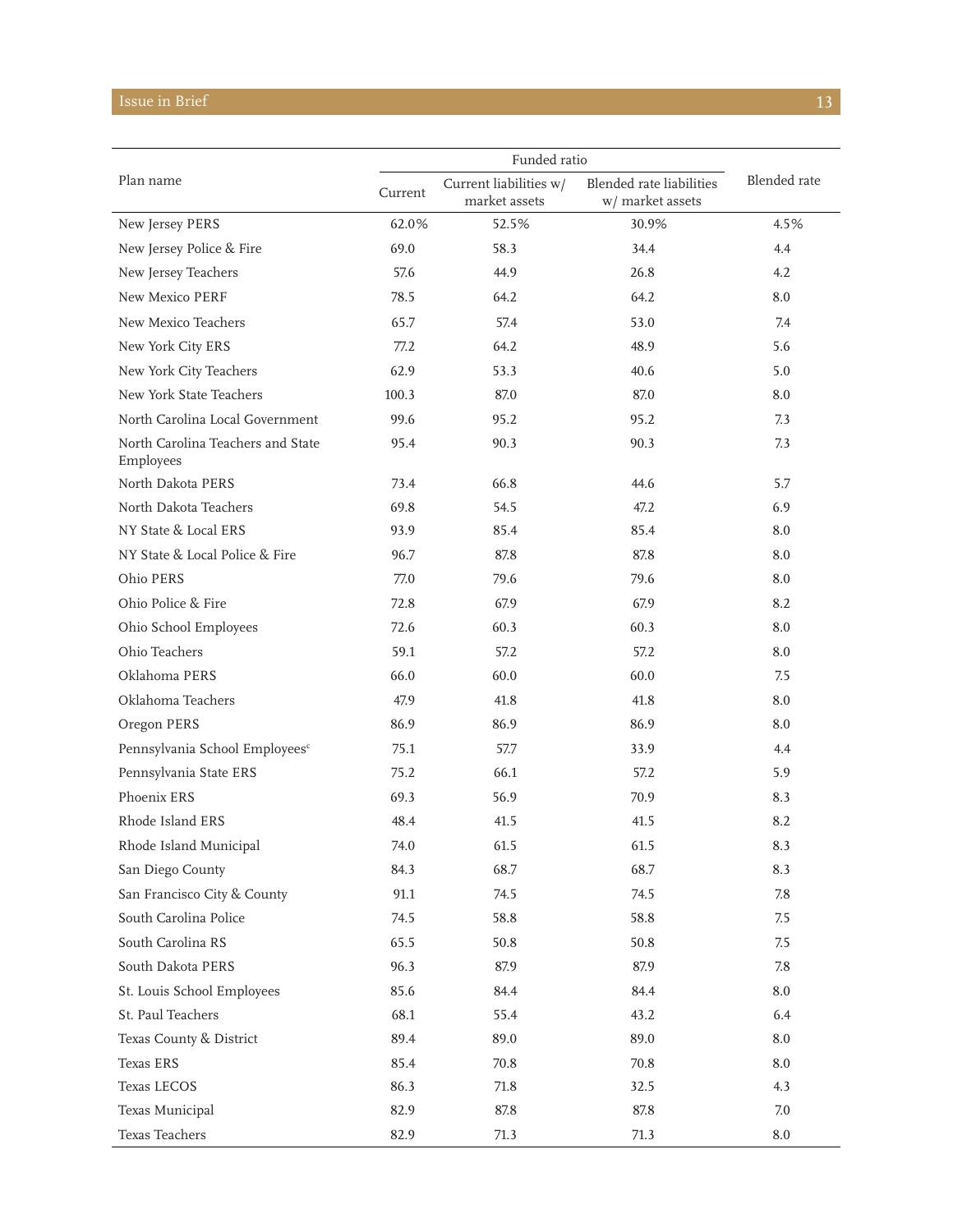| Plan name                               | Funded ratio |                                         |                                              |              |
|-----------------------------------------|--------------|-----------------------------------------|----------------------------------------------|--------------|
|                                         | Current      | Current liabilities w/<br>market assets | Blended rate liabilities<br>w/ market assets | Blended rate |
| TN Political Subdivisions <sup>d</sup>  | 89.2%        | 81.8%                                   | 81.8%                                        | 7.5%         |
| TN State and Teachers <sup>d</sup>      | 92.1         | 84.5                                    | 84.5                                         | 7.5          |
| University of California                | 86.7         | 72.8                                    | 72.8                                         | 7.5          |
| Utah Noncontributory                    | 82.2         | 76.9                                    | 76.9                                         | 7.8          |
| Vermont State Employees                 | 81.2         | 75.0                                    | 71.0                                         | 8.5          |
| Vermont Teachers                        | 66.5         | 61.5                                    | 59.1                                         | 8.5          |
| Virginia Retirement System <sup>e</sup> | 72.4         | 61.3                                    | 61.3                                         | 7.5          |
| Washington LEOFF Plan 1                 | 127.0        | 104.4                                   | 113.5                                        | 8.0          |
| Washington LEOFF Plan 2                 | 117.0        | 98.4                                    | 98.4                                         | 8.0          |
| Washington PERS 1                       | 74.0         | 60.8                                    | 36.0                                         | 4.3          |
| Washington PERS 2/3                     | 97.2         | 81.7                                    | 90.5                                         | 8.0          |
| Washington School Employees Plan 2/3    | 98.5         | 82.7                                    | 74.8                                         | 7.4          |
| Washington Teachers Plan 1              | 100.5        | 97.7                                    | 91.7                                         | 8.0          |
| Washington Teachers Plan 2/3            | 100.0        | 60.9                                    | 60.9                                         | 8.0          |
| West Virginia PERS                      | 74.6         | 72.6                                    | 72.6                                         | 7.5          |
| West Virginia Teachers                  | 46.5         | 46.5                                    | 46.5                                         | 7.5          |
| Wisconsin Retirement System             | 99.8         | 93.9                                    | 93.9                                         | 7.8          |
| Wyoming Public Employees                | 84.6         | 80.2                                    | 64.6                                         | 6.6          |

a Data for Colorado do not reflect design changes as well as an escalating contribution rate schedule that were adopted in 2011.

b The reported funded ratio for Indiana Teachers is made up of two separately funded accounts, the pre-1996 account and the 1996 account. The pre-1996 account is for employees hired prior to 1996 and is funded under a pay-go schedule. The 1996 account is for employees hired afterwards and is pre-funded. The funded ratio for the pre-funded account is currently 94.7 percent. As expected, the pay-go account has a much lower funded ratio of 33.1 percent.

c Since July 1, 2004, Pennsylvania Schools has not fully paid its ARC. Under Act 120 of 2010, the Pennsylvania School Employees Retirement System (PSERS) is moving to fully fund the plan by gradually increasing the contribution rates each year. Based on the funding provisions of Act 120, PSERS is not required to use a blended rate to discount liabilities and its 2010 funded ratio under the proposed GASB accounting standards is 57.7 percent.

d Tennessee plans only perform actuarial valuations in odd numbered years. The current funded ratio and market funded ratio for Tennessee plans are based on 2011 data.

e The reported funded ratios represent only state employees, teachers and political subdivisions for the VRS plan. They do not reflect the information in the other plans – SPORS, JRS and VaLORS.

*Sources*: Various 2010 and 2011 actuarial valuations; and *Public Plans Database* (2001-2009).